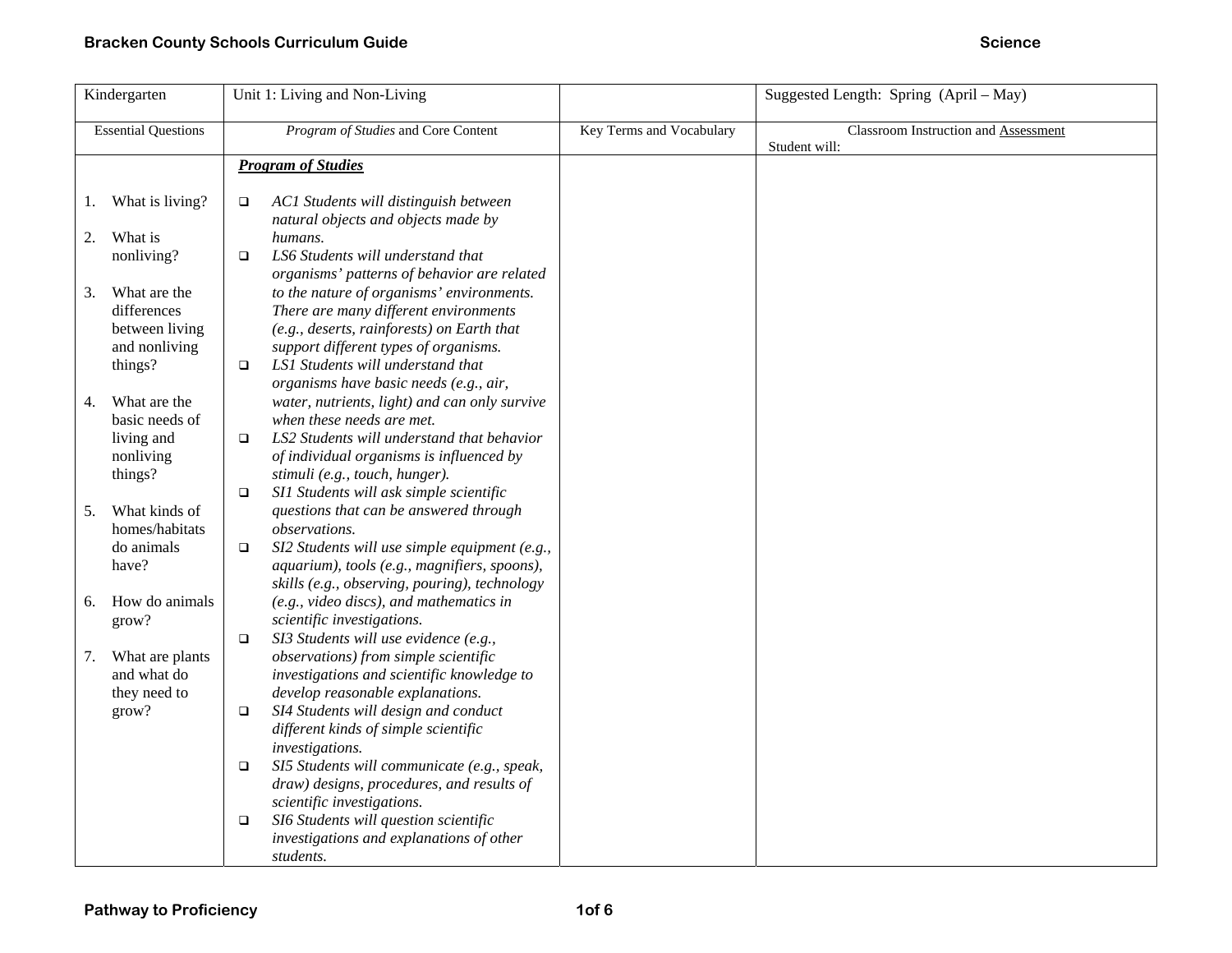| Kindergarten               | Unit 1: Living and Non-Living                                                                                                                                                                                                                                                                                                                                                                                                                          |                                                                                                                                                                                               | Suggested Length: Spring (April - May)                                                                                                                                                                                                                                                                                                                                                                                                                                                                                                                                                                                                                                           |  |  |  |
|----------------------------|--------------------------------------------------------------------------------------------------------------------------------------------------------------------------------------------------------------------------------------------------------------------------------------------------------------------------------------------------------------------------------------------------------------------------------------------------------|-----------------------------------------------------------------------------------------------------------------------------------------------------------------------------------------------|----------------------------------------------------------------------------------------------------------------------------------------------------------------------------------------------------------------------------------------------------------------------------------------------------------------------------------------------------------------------------------------------------------------------------------------------------------------------------------------------------------------------------------------------------------------------------------------------------------------------------------------------------------------------------------|--|--|--|
| <b>Essential Questions</b> | Program of Studies and Core Content                                                                                                                                                                                                                                                                                                                                                                                                                    | Key Terms and Vocabulary                                                                                                                                                                      | Classroom Instruction and Assessment<br>Student will:                                                                                                                                                                                                                                                                                                                                                                                                                                                                                                                                                                                                                            |  |  |  |
|                            | <b>Core Content</b><br>SC-EP-3.4.1 Students will explain the basic<br>$\Box$<br>needs of organisms.<br>Organisms have basic needs. For example,<br>animals need air, water and food; plants<br>need air, water, nutrients and light.<br>Organisms can survive only in<br>environments in which their needs can be<br>met. DOK 2                                                                                                                        | <b>Nest</b><br>$\Box$<br>Hive<br>$\Box$<br>Lodge<br>$\Box$<br>Cave<br>$\Box$<br><b>Burrow</b><br>$\Box$<br>Soil<br>$\Box$                                                                     | Construct a bird feeder to show that living things need<br>$\Box$<br>to eat to survive. DOK 1<br>Videos – Where Animals Live, Up Close and Natural.<br>$\Box$<br>DOK <sub>1</sub><br>Play the game Concentration to match animals with<br>$\Box$<br>their homes. DOK 1<br>$\Box$ Literature Link – The Empty Lot by Dale H. Fife. DOK                                                                                                                                                                                                                                                                                                                                            |  |  |  |
|                            | SC-EP-3.4.2 Students will understand that<br>$\Box$<br>things in the environment are classified as<br>living, nonliving and once living. Living<br>things differ from nonliving things.<br>Organisms are classified into groups by using<br>various characteristics (e.g., body coverings,<br>body structures).                                                                                                                                        | Living<br>$\Box$<br>Nonliving<br>$\Box$<br>Mammal<br>$\Box$<br>Reptile<br>$\Box$<br>Amphibian<br>$\Box$<br><b>Scales</b><br>$\Box$<br>Endanger<br>$\Box$<br>Plant<br>$\Box$<br>Seed<br>$\Box$ | Recognize that plants need air, water, light, nutrients,<br>$\Box$<br>and a place to live by conducting experiment on<br>Activity Card 17, which allows for plant growth in<br>different conditions. DOK 2<br>Sort objects into groups of living and nonliving things<br>□<br>(classifying). DOK 2<br>Create a word web that describes the traits of living<br>$\Box$<br>things (nonlinguistic representation). DOK 1<br>Take a nature walk and identify three living and three<br>$\Box$<br>nonliving things? DOK 1<br>Create a collage of living and nonliving things using<br>$\Box$<br>pictures from magazines. DOK 1<br>$\Box$ Video - Why Do Animals Look The Way They Do? |  |  |  |
|                            | SC-EP-3.4.4 Students will describe a<br>$\Box$<br>variety of plant and animal life cycles to<br>understand patterns of the growth,<br>development, reproduction and death of an<br>Plants and animals have life<br>organism.<br>cycles that include the beginning of life,<br>growth and development, reproduction<br>and death. The details of a life cycle are<br>different for different organisms.<br>Observations of different life cycles should | Life Cycle<br>$\Box$<br>Hatch<br>▫<br>Incubator<br>$\Box$<br>Plant<br>$\Box$<br>Seed<br>$\Box$<br>Soil<br>$\Box$                                                                              | DOK <sub>2</sub><br>Make a four-column chart with each column labeled<br>▫<br>with a body covering. Place animal cards under the<br>correct heading (summarizing). DOK 2<br>Observe the process of hatching an egg with the use of<br>□<br>an incubator. DOK 2<br>Use hand lenses to observe parts of a plant and<br>$\Box$<br>compare them to a picture with plant parts labeled.<br>DOK <sub>2</sub>                                                                                                                                                                                                                                                                           |  |  |  |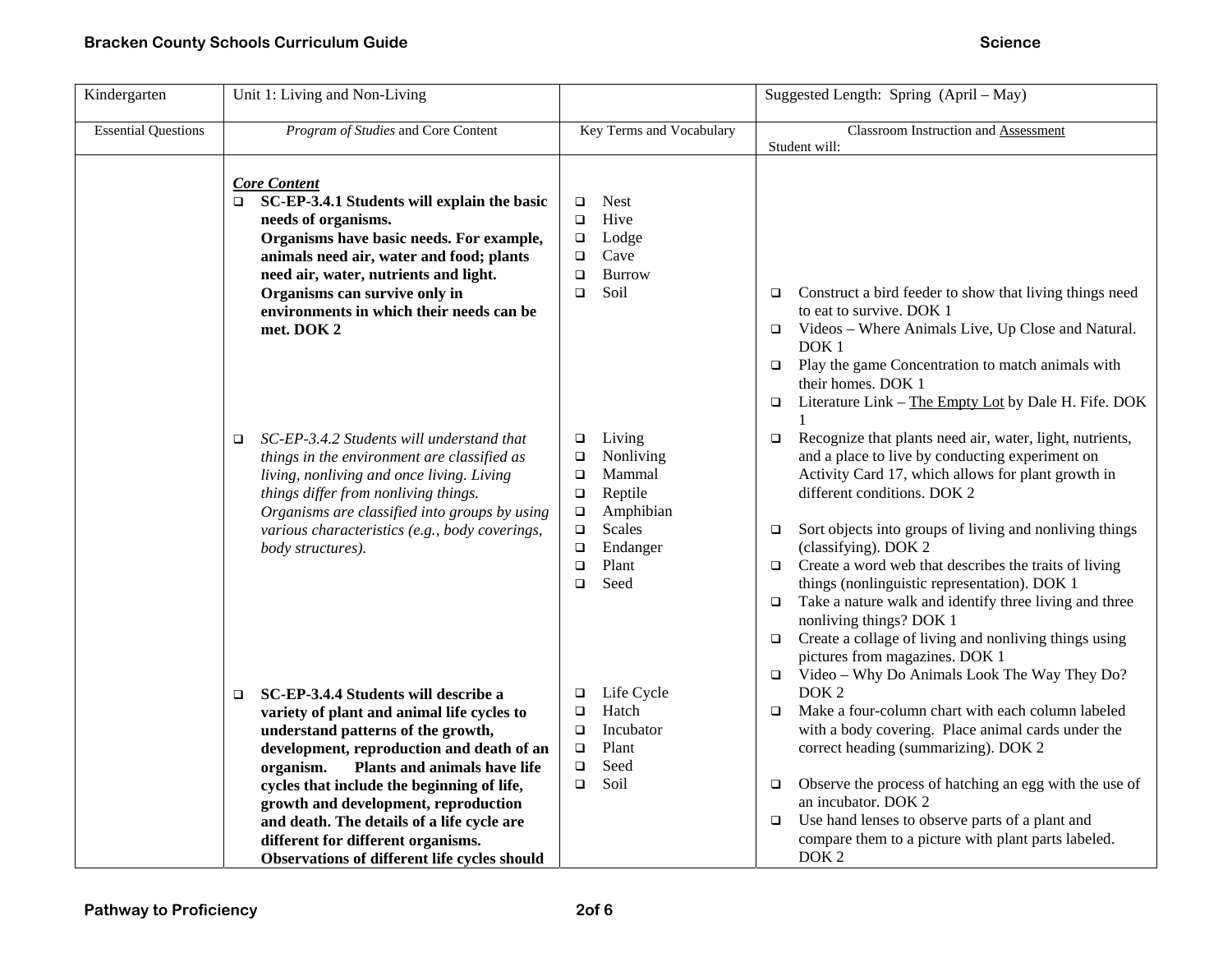| Kindergarten               | Unit 1: Living and Non-Living                                                                                                                                                                                                                                                                                                                                                                                                                                                                                                                                                                                                                                                                                                                                                                                                                                                                                                                                                                                                                                                                                                                                                                                                                                                                                                                                                                                                                                                              |                          | Suggested Length: Spring (April – May)                                                                                                                                                                       |
|----------------------------|--------------------------------------------------------------------------------------------------------------------------------------------------------------------------------------------------------------------------------------------------------------------------------------------------------------------------------------------------------------------------------------------------------------------------------------------------------------------------------------------------------------------------------------------------------------------------------------------------------------------------------------------------------------------------------------------------------------------------------------------------------------------------------------------------------------------------------------------------------------------------------------------------------------------------------------------------------------------------------------------------------------------------------------------------------------------------------------------------------------------------------------------------------------------------------------------------------------------------------------------------------------------------------------------------------------------------------------------------------------------------------------------------------------------------------------------------------------------------------------------|--------------------------|--------------------------------------------------------------------------------------------------------------------------------------------------------------------------------------------------------------|
| <b>Essential Questions</b> | Program of Studies and Core Content<br>be made in order to identify patterns and<br>recognize similarities and differences.<br>DOK <sub>2</sub>                                                                                                                                                                                                                                                                                                                                                                                                                                                                                                                                                                                                                                                                                                                                                                                                                                                                                                                                                                                                                                                                                                                                                                                                                                                                                                                                            | Key Terms and Vocabulary | Classroom Instruction and Assessment<br>Student will:<br>$\Box$ Construct a picture of a plant and use it to identify the<br>plant's parts. DOK 2<br>$\Box$ Plant seeds and observe and record growth. DOK 2 |
|                            | Ask simple scientific questions that can be<br>$\Box$<br>investigated through observations combined<br>with scientific information.<br>SC-E Use simple equipment in scientific<br>$\Box$<br>investigations: magnifiers, magnets, use<br>simple tools in scientific investigations,<br>metric rulers, thermometers, skills in<br>scientific investigations (e.g., classifying,<br>predicting), technology (e.g., electronic<br>media, calculators, Web).<br>SC-E Use evidence (e.g., observations, data)<br>$\Box$<br>from simple scientific investigations and<br>scientific knowledge to develop reasonable<br>explanations.<br>SC-E Conduct different kinds of simple<br>$\Box$<br>scientific investigations. Communicate (e.g.<br>draw, graph, or write), findings of<br>procedures, observations, and scientific<br>investigations.<br>SC-E Distinguish between natural objects<br>$\Box$<br>and objects made by humans and examine<br>the interaction between science and<br>technology.<br>SC-E Examine how designing and<br>$\Box$<br>conducting scientific investigations fosters<br>an understanding of issues related to natural<br>resources (e.g. scarcity), demonstrate how<br>the study of science (e.g. aquariums, living<br>systems) helps explain changes in<br>environments, examine the role of science<br>and technology in communities (e.g.<br>location of landfills, new housing<br>developments).<br>SC-E Examine the role science plays in<br>▫<br>everyday life. |                          |                                                                                                                                                                                                              |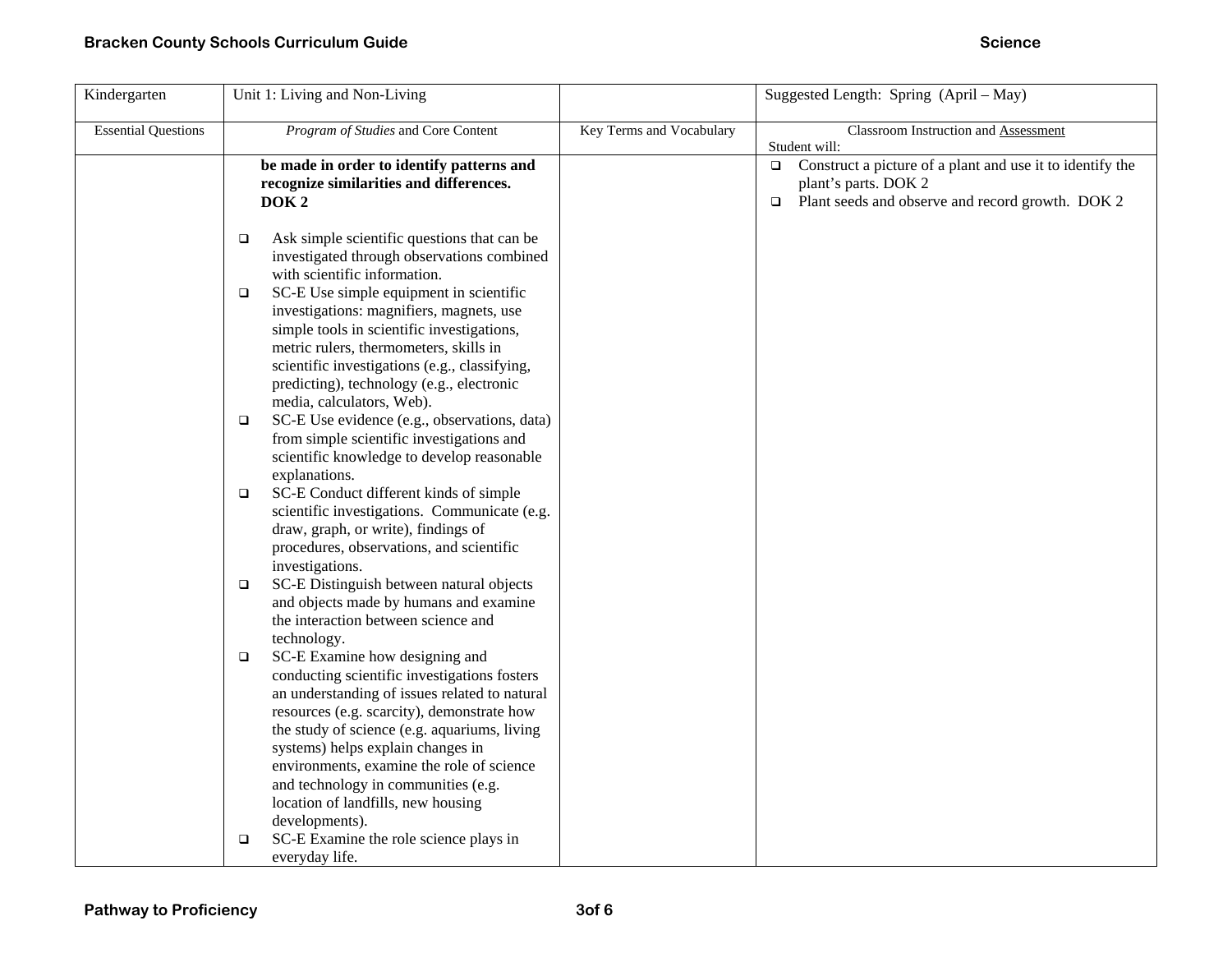| Kindergarten                                                                                                                                                    | Unit 2: Objects Around Us                                                                                                                                                                                                                                                                                                                                                                                                                      |                                                                                                                                                                                                          | Suggested Length: Winter (January – March)                                                                                                                                                                                                                                                                                           |
|-----------------------------------------------------------------------------------------------------------------------------------------------------------------|------------------------------------------------------------------------------------------------------------------------------------------------------------------------------------------------------------------------------------------------------------------------------------------------------------------------------------------------------------------------------------------------------------------------------------------------|----------------------------------------------------------------------------------------------------------------------------------------------------------------------------------------------------------|--------------------------------------------------------------------------------------------------------------------------------------------------------------------------------------------------------------------------------------------------------------------------------------------------------------------------------------|
| <b>Essential Questions</b>                                                                                                                                      | Program of Studies and Core Content                                                                                                                                                                                                                                                                                                                                                                                                            | Key Terms and Vocabulary                                                                                                                                                                                 | Classroom Instruction and Assessment<br>Student will:                                                                                                                                                                                                                                                                                |
| What can we<br>1.<br>find out about<br>objects by<br>observing and<br>describing their<br>properties?<br>How does water<br>2.<br>change?<br>3.<br>Which objects | SC-EP-1.1.1 Students will classify material<br>O,<br>objects by their properties providing<br>evidence to support their classifications.<br>Objects are made of one or more materials<br>such as paper, wood, and metal. Objects<br>can be described by the properties of the<br>materials from which they are made. Those<br>properties and measurements of the objects<br>can be used to separate or classify objects<br>or materials. DOK 3 | Paper<br>$\Box$<br>Wood<br>$\Box$<br>Metal<br>$\Box$                                                                                                                                                     | Perform sorting activities using attribute blocks. DOK<br>□<br>$\overline{2}$<br>Sort objects by whether they are lighter or heavier than<br>$\Box$<br>a crayon using a balance scale. (Activity Card 36) DOK<br>$\mathfrak{D}$<br>Match common objects by their properties. (Activity<br>$\Box$<br>Card 35) DOK 1                   |
| do magnets<br>move?                                                                                                                                             | SC-EP-1.1.2 Students will understand that<br>O.<br>objects have many observable properties such<br>as size, mass, shape, color, temperature,<br>magnetism, and the ability to interact and/or<br>to react with other substances. Some<br>properties can be measured using tools such<br>as metric rulers, balances, and thermometers.                                                                                                          | Objects<br>□<br>Color<br>$\Box$<br>Shape<br>$\Box$<br>Texture<br>$\Box$<br>Paper<br>$\Box$<br>Wood<br>$\Box$<br>Metal<br>$\Box$<br>Ruler<br>$\Box$<br><b>Balances</b><br>$\Box$<br>Thermometer<br>$\Box$ | Perform sorting activities using attribute blocks. DOK<br>$\Box$<br>$\mathfrak{D}$<br>Sort objects by whether they are lighter or heavier than<br>$\Box$<br>a crayon using a balance scale. (Activity Card 36) DOK<br>$\mathcal{D}_{\mathcal{L}}$<br>Match common objects by their properties. (Activity<br>$\Box$<br>Card 35) DOK 1 |
|                                                                                                                                                                 | SC-EP-1.1.3 Students will describe the<br>$\Box$<br>properties of water as it occurs as a solid,<br>liquid or gas.<br>Matter (water) can exist in different states-<br>-solid, liquid and gas. Properties of those<br>states of matter can be used to describe and<br>classify them. DOK 2                                                                                                                                                     | Solid<br>$\Box$<br>Liquid<br>$\Box$<br>Gas<br>$\Box$                                                                                                                                                     | Recognize how water changes from a solid to a liquid<br>$\Box$<br>and a gas by observation of a melting ice cube.<br>(Activity Card 46) DOK 1                                                                                                                                                                                        |
|                                                                                                                                                                 | SC-EP-1.2.1 Students will describe and<br>❏<br>make inferences about the interactions of<br>magnets with other magnets and other<br>matter (e.g., magnets can make some                                                                                                                                                                                                                                                                        | Magnet<br>□<br>Attract<br>$\Box$<br>Repel<br>$\Box$                                                                                                                                                      | Predict which objects a magnet will and will not attract<br>$\Box$<br>and record their predictions. Test the objects and                                                                                                                                                                                                             |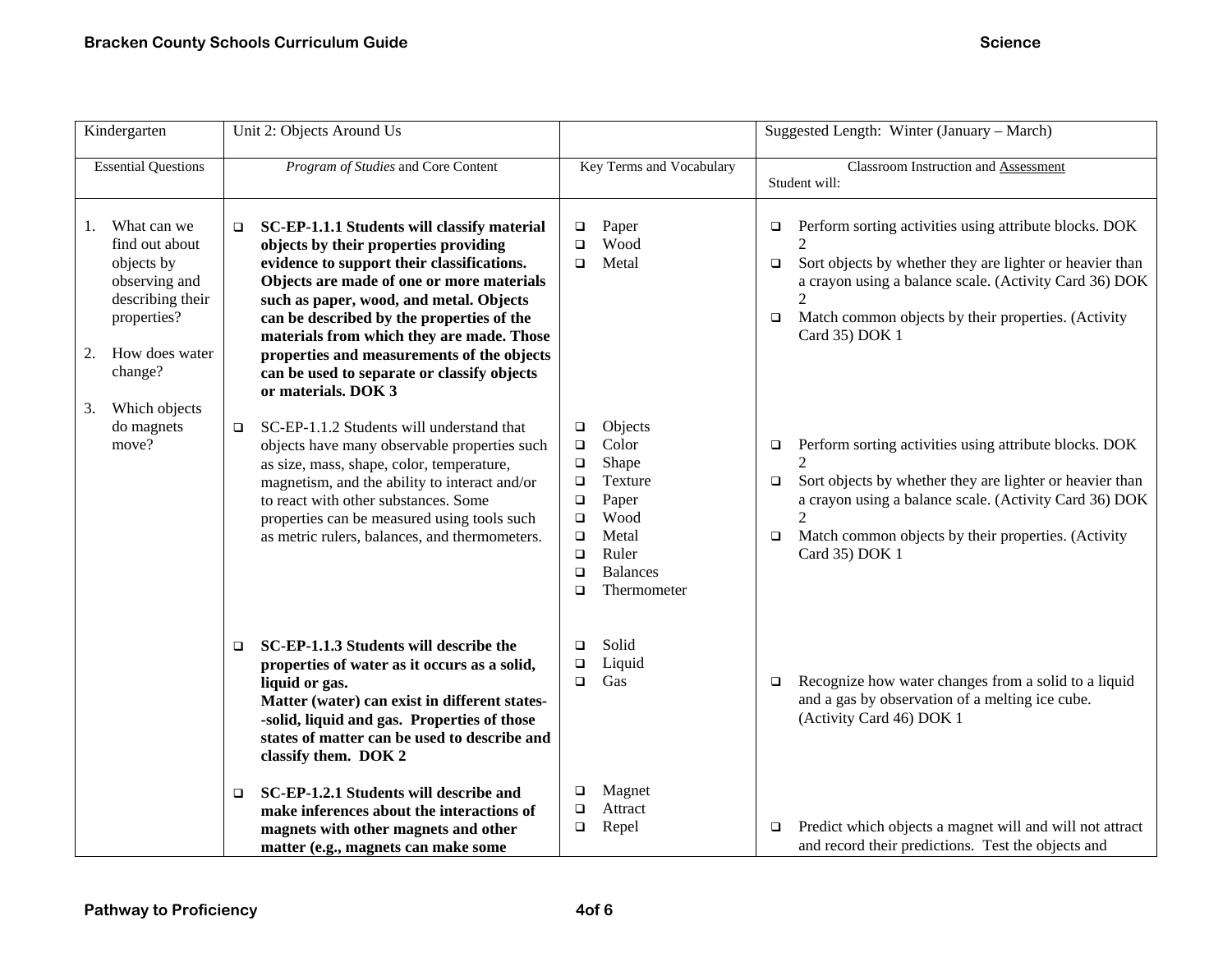| Kindergarten               | Unit 2: Objects Around Us                                                                                                                                                                                                                                                                                                                                                    |                          | Suggested Length: Winter (January – March)                   |
|----------------------------|------------------------------------------------------------------------------------------------------------------------------------------------------------------------------------------------------------------------------------------------------------------------------------------------------------------------------------------------------------------------------|--------------------------|--------------------------------------------------------------|
| <b>Essential Questions</b> | Program of Studies and Core Content                                                                                                                                                                                                                                                                                                                                          | Key Terms and Vocabulary | <b>Classroom Instruction and Assessment</b><br>Student will: |
|                            | things move without touching them).<br>Magnets have observable properties that<br>allow them to attract and repel each other<br>and attract certain kinds of other materials<br>(e.g., iron). Based on the knowledge of the<br>basic properties of magnets, predictions<br>can be made and conclusions drawn about<br>their interactions with other common<br>objects. DOK 3 |                          | record the results. (Activity Card 41) DOK 2                 |

| Kindergarten                                                                                                                                                        |  | Unit 3: Changes in Earth and Sky                                                                                                                                                                                                                                                                                                                                                                                                                                  |                                                                              |                                                                                                                  | Suggested Length: Fall (October – December)                                                                                                                                                                                                                                     |
|---------------------------------------------------------------------------------------------------------------------------------------------------------------------|--|-------------------------------------------------------------------------------------------------------------------------------------------------------------------------------------------------------------------------------------------------------------------------------------------------------------------------------------------------------------------------------------------------------------------------------------------------------------------|------------------------------------------------------------------------------|------------------------------------------------------------------------------------------------------------------|---------------------------------------------------------------------------------------------------------------------------------------------------------------------------------------------------------------------------------------------------------------------------------|
| <b>Essential Questions</b>                                                                                                                                          |  | Program of Studies and Core Content                                                                                                                                                                                                                                                                                                                                                                                                                               |                                                                              | Key Terms and Vocabulary                                                                                         | Classroom Instruction and Assessment<br>Student will:                                                                                                                                                                                                                           |
|                                                                                                                                                                     |  | <b>Core Content</b>                                                                                                                                                                                                                                                                                                                                                                                                                                               |                                                                              |                                                                                                                  |                                                                                                                                                                                                                                                                                 |
| What is the sun<br>and how does it<br>affect our<br>temperature and<br>seasons?<br>2.<br>What is the<br>relationship of<br>the sun and<br>moon to day<br>and night? |  | SC-EP-2.3.2 Students will describe<br>$\Box$<br>patterns in weather and weather data in<br>order to make simple predictions based on<br>those patterns discovered.<br>Weather changes from day to day and over<br>seasons. Weather can be described using<br>observations and measurable quantities<br>such as temperature, wind direction, wind<br>speed and precipitation. Simple predictions<br>can be made by analyzing collected data<br>for patterns. DOK 2 | □<br>$\Box$<br>□<br>□<br>□<br>$\Box$<br>□<br>$\Box$<br>$\Box$<br>◻<br>$\Box$ | Temperature<br>Wind<br>Cloudy<br>Rainy<br>Snowy<br>Sunny<br><b>Seasons</b><br>Winter<br>Spring<br>Summer<br>Fall | Daily calendar activities: daily graphing of the<br>□<br>weather, season chart, and discussion of types of<br>clothing that corresponds with the weather. DOK 2<br>Sequence pictures representing the seasons in order to<br>□<br>make a season wheel. (Activity Card 29) DOK 2 |
| How are the<br>3.<br>daily recordings<br>(weather graph)<br>of weather<br>linked to the<br>seasons and<br>their<br>characteristics?                                 |  | SC-EP-2.3.3 Students will describe the<br>$\Box$<br>properties, locations and real or apparent<br>movements of objects in the sky (Sun,<br>moon).<br>Objects in the sky have properties,<br>locations and real or apparent movements<br>that can be observed and described.<br>Observational data, patterns, and models<br>should be used to describe real or apparent                                                                                            | ◻<br>$\Box$<br>□<br>□<br>□<br>$\Box$<br>$\Box$<br>□<br>$\Box$                | Sun<br>Moon<br>Clouds<br>Sky<br><b>Seasons</b><br>Winter<br>Spring<br>Summer<br>Fall                             |                                                                                                                                                                                                                                                                                 |